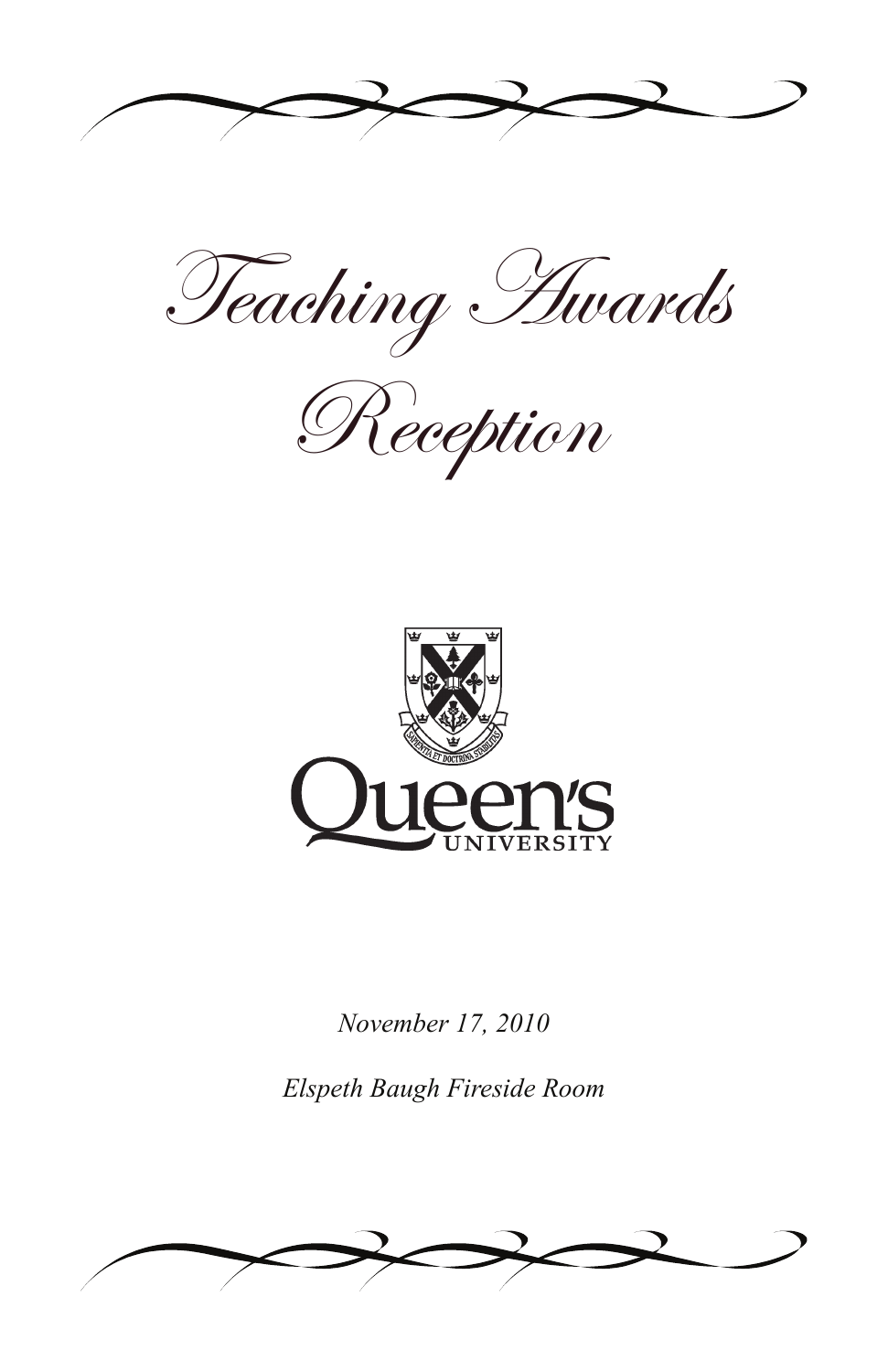# *Program*

### *Teaching Reflection*

*Leo Jonker 2005 Queen's University Chair in Teaching and Learning*

### *Welcome and Opening Remarks*

*Susan Cole, Deputy Provost*

### *Recognition of Teaching Award Recipients led by the Centre for Teaching and Learning*

*Matthew Ascah Rylan Egan Catherine Gurnsey Carolyn Hoessler Penina Lam Andy Leger Kaitlin McDonald Sandra Murray Denise Stockley*

### *Closing Remarks*

*Denise Stockley, Acting Director, Centre for Teaching and Learning*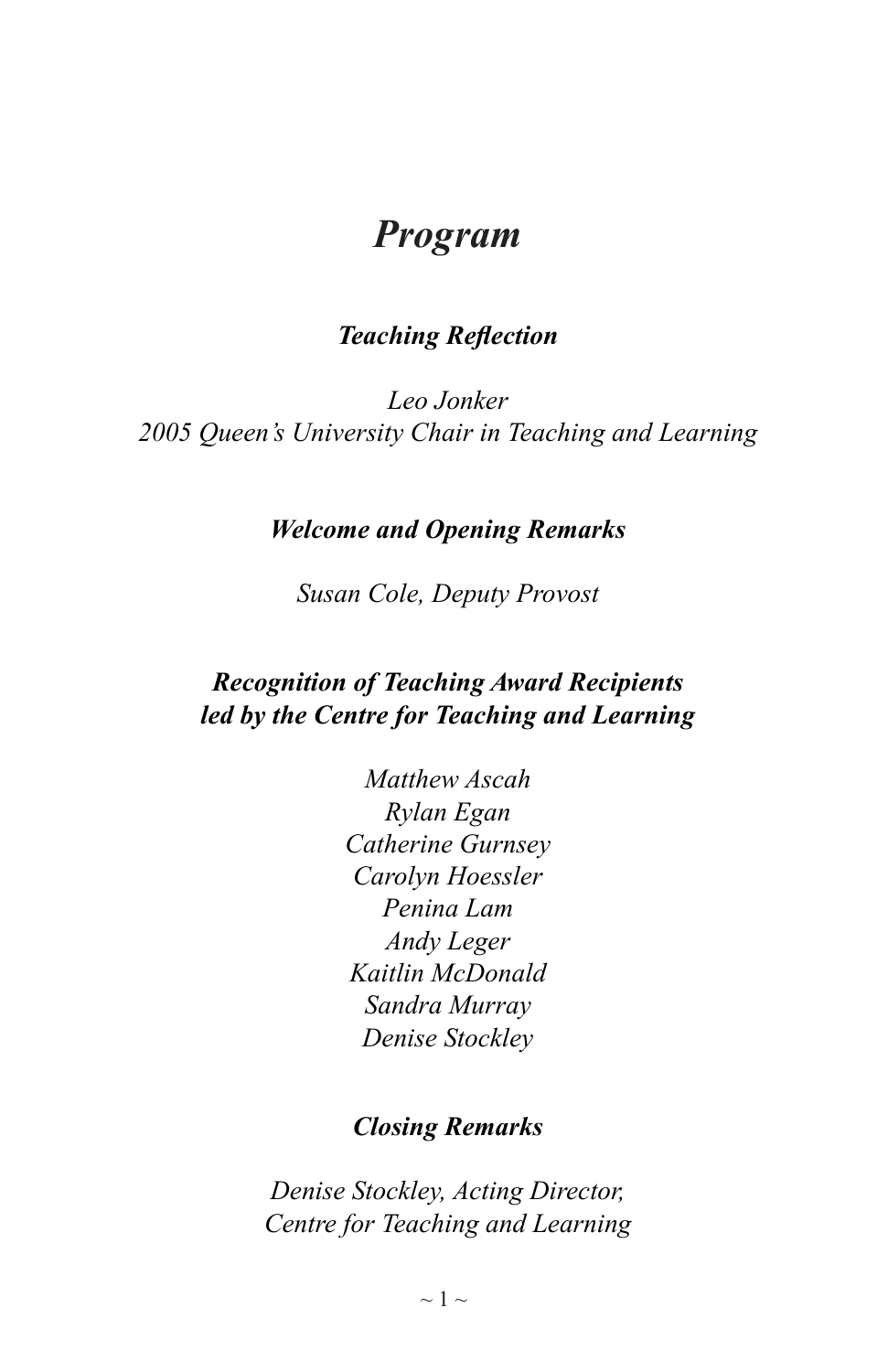# **University-Wide Awards**

|                      | <b>Christopher Knapper Award of Excellence in Teaching Assistance</b>                                                                       |
|----------------------|---------------------------------------------------------------------------------------------------------------------------------------------|
| (Alma Mater Society) |                                                                                                                                             |
| 2009/2010            | Jon Gaboury, English<br>Eric Keske, Chemistry                                                                                               |
|                      | Frank Knox Award (Alma Mater Society)                                                                                                       |
| 2009/2010            | Bill Newstead, Chemistry                                                                                                                    |
|                      | Grahame Renyk, Drama                                                                                                                        |
|                      | <b>Alumni Award for Excellence in Teaching (Alumni Affairs)</b>                                                                             |
| 2010                 | David Strong, Applied Sciences                                                                                                              |
| Learning)            | Chancellor A. Charles Baillie Teaching Award (Centre for Teaching and                                                                       |
| 2010                 | Mark Weisberg, Law                                                                                                                          |
|                      | Society of Graduate and Professional Students Teaching Assistant/<br>Teaching Fellow Excellence Award (Society of Graduate and Professional |
| Students)            |                                                                                                                                             |
| 2009/2010            | Usman Mushtaq, Civil Engineering                                                                                                            |
|                      | Award for Excellence in Graduate Student Supervision (School of                                                                             |
|                      | <b>Graduate Studies and Research)</b>                                                                                                       |
| 2009 - 2010          | Audrey Kobayashi, Geography                                                                                                                 |
|                      | Roderick Lindsay, Psychology                                                                                                                |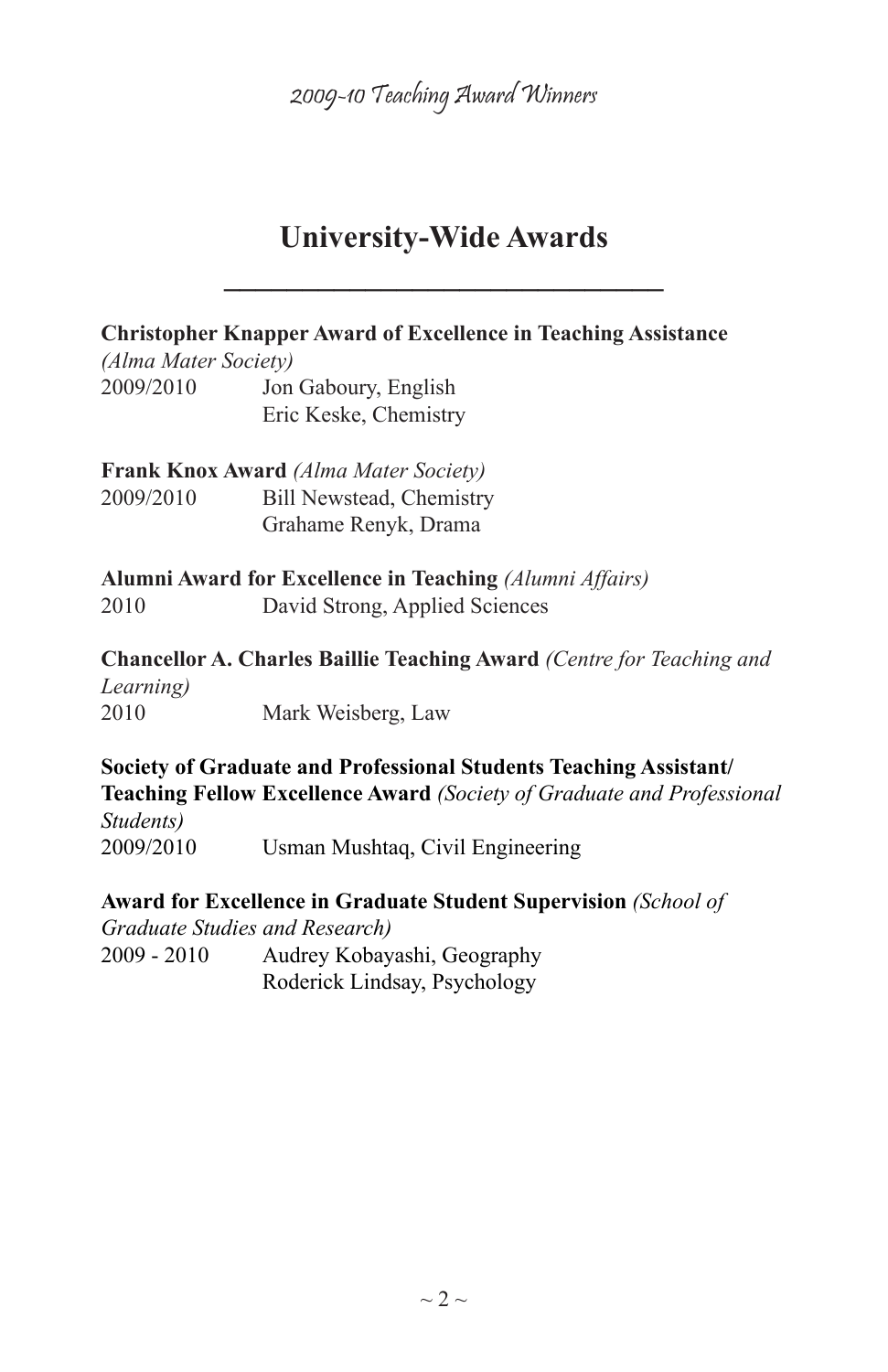# **Faculty of Applied Science \_\_\_\_\_\_\_\_\_\_\_\_\_\_\_\_\_\_\_\_**

|                                                  |                          | <b>Applied Science First Year Teaching and Learning Award (Applied Science)</b> |  |
|--------------------------------------------------|--------------------------|---------------------------------------------------------------------------------|--|
| Fall 2009                                        | Bill Newstead, Chemistry |                                                                                 |  |
| Winter 2010                                      | Somi Narayanan, Physics  |                                                                                 |  |
|                                                  |                          | Civil Engineering Teaching Assistant Award (Civil Engineering)                  |  |
| Fall 2009                                        | Doug Tomlinson           |                                                                                 |  |
| Winter 2010                                      | Mark Nelson              |                                                                                 |  |
|                                                  |                          | Civil Engineering Teaching Award (Civil Engineering)                            |  |
| 2009/2010                                        |                          | Andy Take, Civil Engineering                                                    |  |
|                                                  |                          | Electrical and Computer Engineering Teaching Award (Electrical and              |  |
| Computer Engineering)                            |                          |                                                                                 |  |
| 2009/2010                                        | 2nd year                 | Ahmad Afsahi                                                                    |  |
|                                                  | 3rd year                 | Tom Dean                                                                        |  |
|                                                  | 4th year                 | Al Freundorfer                                                                  |  |
|                                                  |                          | Teacher Assistant Award (Electrical and Computer Engineering)                   |  |
| 2009/2010                                        | 2nd year                 | Jonathan Green                                                                  |  |
|                                                  | 3rd year                 | Fei Chen                                                                        |  |
|                                                  | 4th year                 | Ali Moallem                                                                     |  |
|                                                  |                          | <b>Educational Excellence Teaching Assistant Award (Engineering Society)</b>    |  |
| 2009/2010                                        |                          | Sean Abraham, Mathematics and Engineering                                       |  |
| <b>Golden Apple Award</b> (Engineering Society)  |                          |                                                                                 |  |
| 2009/2010                                        |                          | Joshua Pearce, Mechanical and Materials Engineering                             |  |
| <b>Golden Pillar Award</b> (Engineering Society) |                          |                                                                                 |  |
| 2009/2010                                        |                          | Brian Frank, Electrical and Computer Engineering                                |  |
|                                                  |                          | Silver Wrench (Mechanical Engineering Club)                                     |  |
| 2009/2010                                        | Not awarded this year    |                                                                                 |  |
|                                                  |                          | <b>Bronze Wrench</b> (Mechanical Engineering Club)                              |  |

2009/2010 Not awarded this year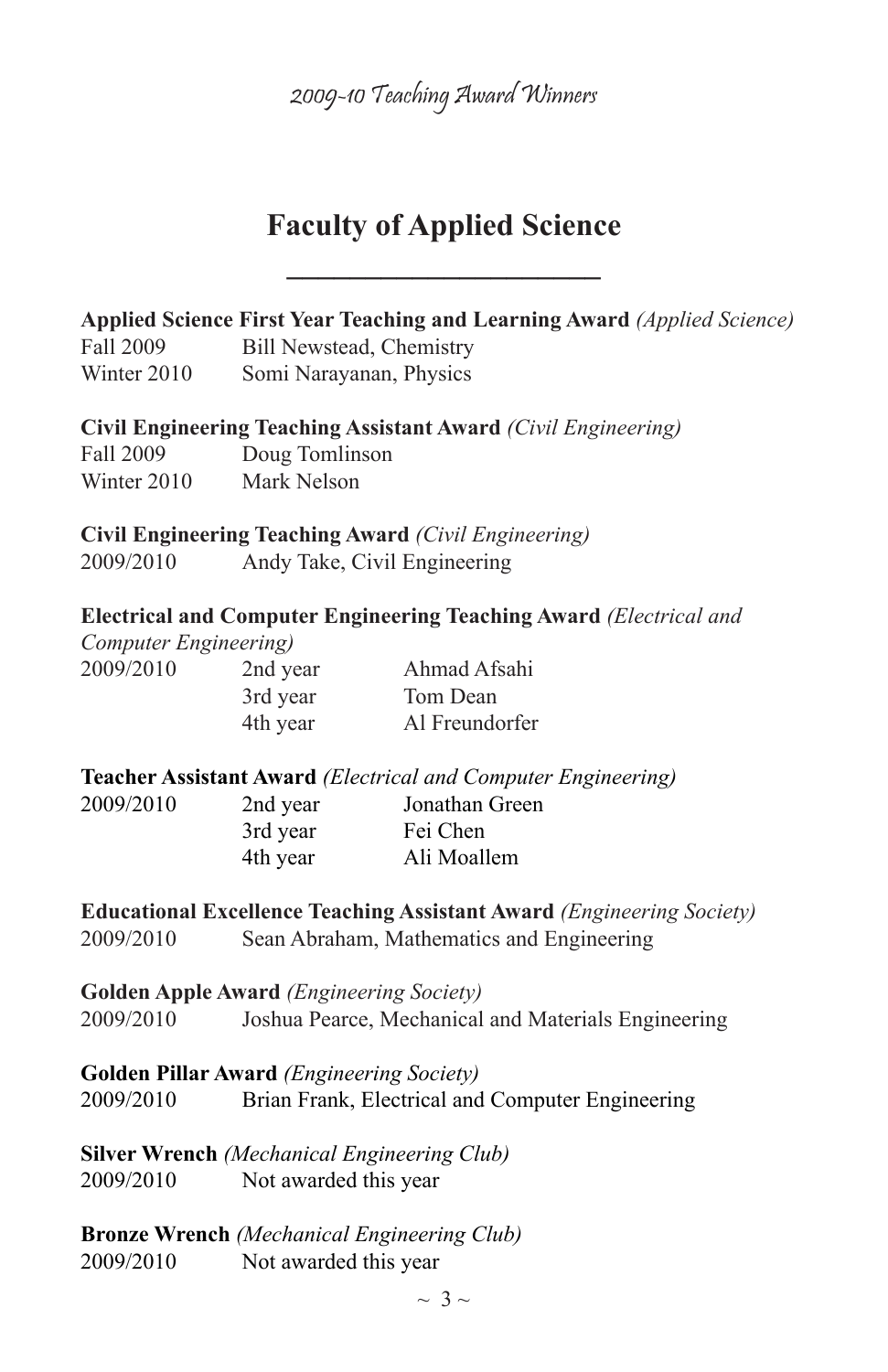# **Faculty of Arts and Science \_\_\_\_\_\_\_\_\_\_\_\_\_\_\_\_\_\_\_\_\_\_\_\_\_\_\_\_\_**

| 2009/2010              | W.J. Barnes Teaching Excellence Award for Arts and Science<br><b>Undergraduate Society</b> (Arts and Science Undergraduate Society)<br>Dana Olwan, Women's Studies<br>Robert Dennis, History |
|------------------------|----------------------------------------------------------------------------------------------------------------------------------------------------------------------------------------------|
| 2009/2010              | <b>Biology Award for Excellence (Demonstrators) (Biology)</b><br>Mark Conboy                                                                                                                 |
| (Biology)<br>2009/2010 | <b>Biology Department Student Council Award of Excellence in Teaching</b><br>Chris Moyes                                                                                                     |
| 2009/2010              | David Thomas Teaching Assistant Award (Chemistry)<br>Andy Fraser                                                                                                                             |
| (Chemistry)<br>2009-10 | Department of Chemistry Award for Excellence in Teaching Assistance<br>Gillian Mackey                                                                                                        |
| 2009/2010              | Din Lal Teaching Assistant Award (Chemistry)<br>Elize Ceschia                                                                                                                                |
| 2009/2010              | <b>Fisher Scientific Teaching Award (Chemistry)</b><br>Zac Hudson                                                                                                                            |
| 2009/2010              | Graduating Class Award for Excellence in Teaching Chemistry (Chemistry)<br>Suning Wang                                                                                                       |
| 2009/2010              | Merck Frosst Canada Teaching Assistant Award (Chemistry)<br>Not awarded this year                                                                                                            |
| 2009/2010              | Varian Teaching Assistant Award (Chemistry)<br>Nicole Day                                                                                                                                    |
|                        | William Patrick Doolan Award (Chemistry)                                                                                                                                                     |

2009/2010 Patrick Cashin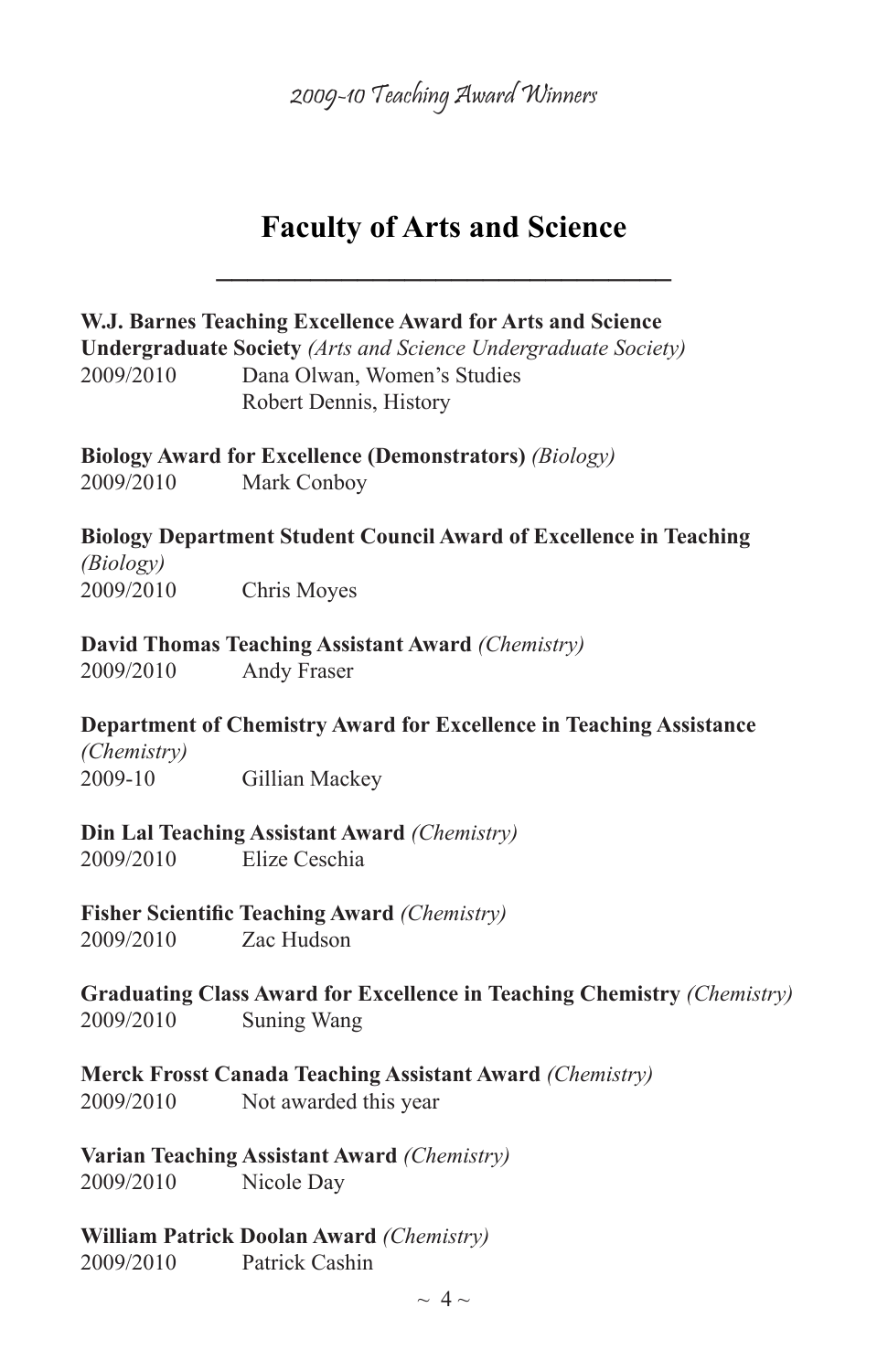**Excellence in Teaching Assistance** *(School of Computing)* 2009/2010 Ian Bentley

**Howard Staveley Teaching Award** *(School of Computing)* 2009/2010 Dave Dove Honourable Mention: James Cordy Honourable Mention: Doug Wightman

**Department of Drama's Faculty Award of Excellence** *(Drama)* 2009/2010 Tim Fort

**School of Environmental Studies Student's Choice Professor of the Year Award** *(School of Environmental Studies Department Student Council)* 2009/2010 Ryan Danby

**School of Environmental Studies Student's Choice Teaching Assistant Award** *(School of Environmental Studies Department Student Council)* 2009/2010 Kris Hart

**Geography DSC Award for Excellence in Teaching Assistance** *(Geography)* 2009/2010 Melanie Bedore

**Julian Szeicz Award for Excellence in Teaching** *(Geography)* 2009/2010 Laura Cameron

Neal Scott

**W. A. Gorman Teaching Assistant Award** *(Geological Sciences and* 

*Geological Engineering)* Fall 2009 Chris Yakymchuk Winter 2010 Geoff Reith

**Health Studies DSC Excellence in Teaching Award for Health Courses**  (School of Kinesiology and Health Studies) 2009/2010 Elaine Power

**Physical and Health Education Student Association (PHESA) '88 Teaching Award** *(School of Kinesiology and Health Studies)*

2009/10 Theory: Brendon Gurd Activities: Bill Sparrow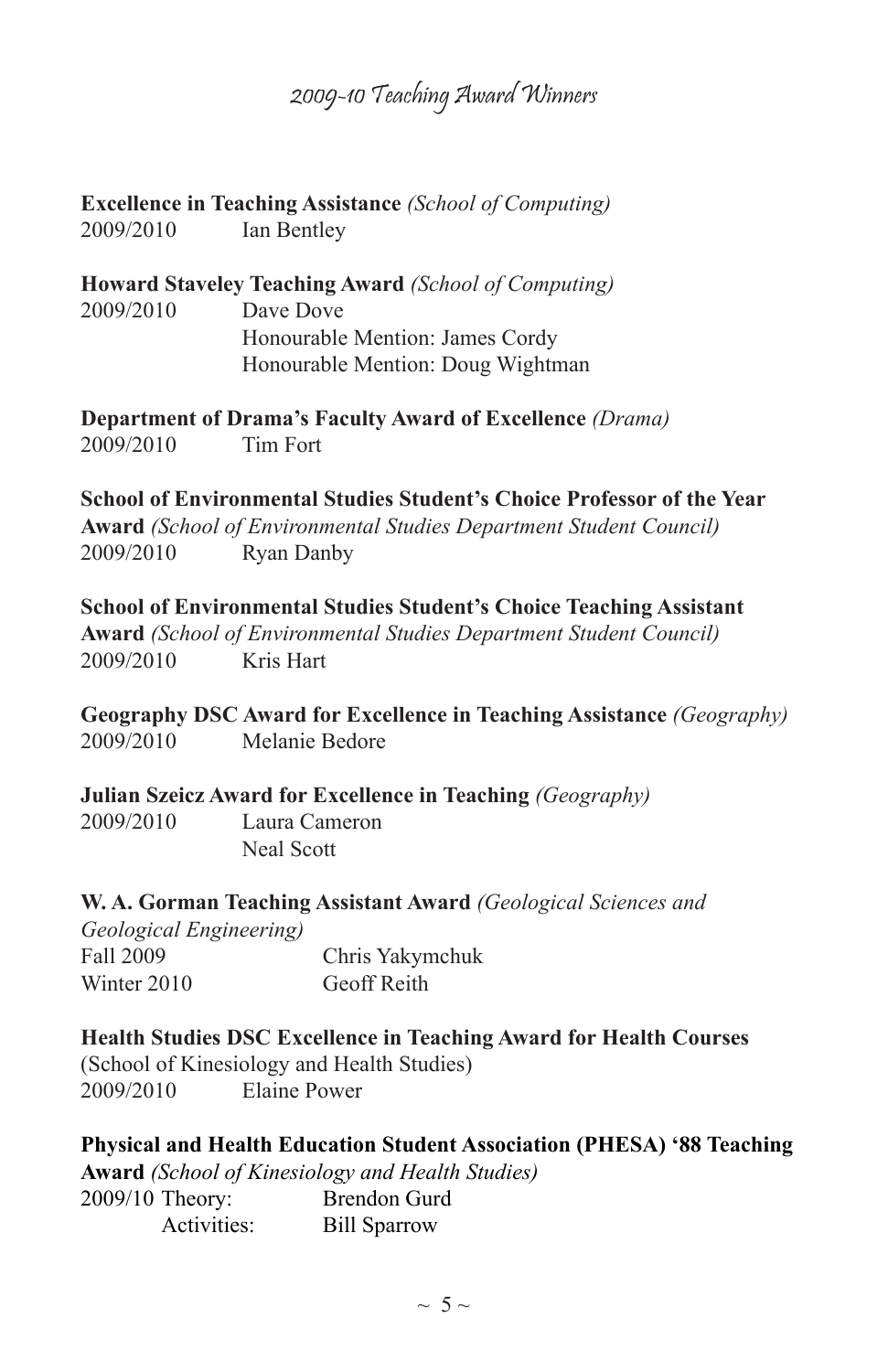**School of Music Award for Excellence in Teaching** *(School of Music)* 2009/2010 Stephanie Lind

**Undergraduate Award for Excellence in Teaching Physics** *(Physics)* 2009/2010 Geoffrey Lockwood

**Graduate Teaching Award in Psychology** *(Psychology)* 2009/2010 Mark Sabbagh

**Teaching Assistant Prize in Psychology** *(Psychology)* 2009/2010 Lindsay Schaeffer

**Undergraduate Teaching Award in Psychology** *(Psychology)* 2009/2010 Patricia Minnes

# **School of Business \_\_\_\_\_\_\_\_\_\_\_\_\_\_\_\_\_\_\_**

### **Commerce '89 Professor – Student Life Award**

2009/2010 David McConomy

#### **Commerce Society Teaching Award**

2009/2010 Peter Kissick

#### **Executive MBA Instructor of the Year Award**

2009/2010 John Moore, Full-Time Program Marc Busch, Cornell-Queen's Executive MBA James Detert, Cornell-Queen's Executive MBA Clinton Free, National Executive MBA Clinton Free, Ottawa Executive MBA Marc Busch, Queen's Accelerated MBA

#### **Queen's MBA Instructor of the Year Award**

2009/2010 John Moore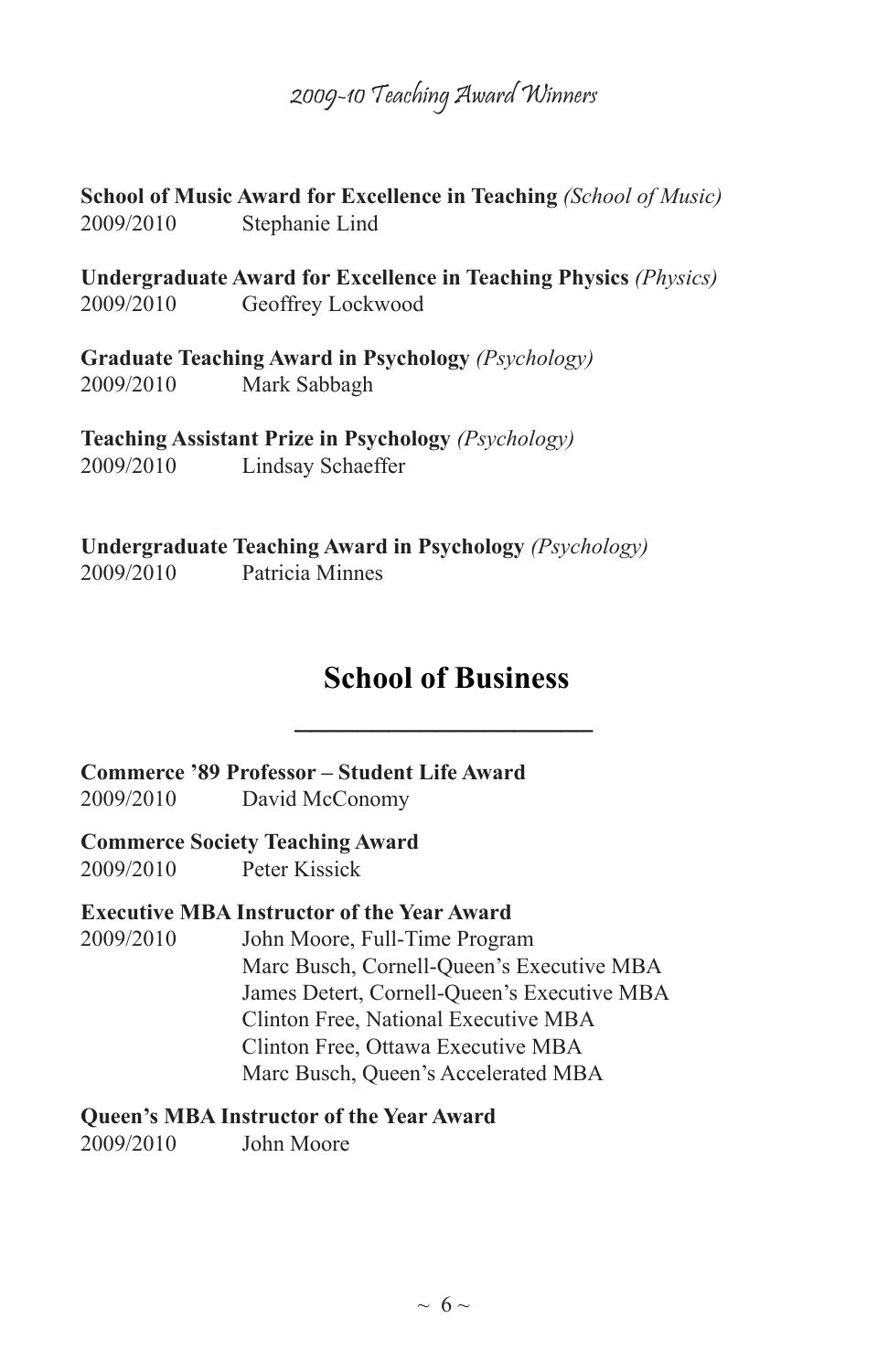## **Faculty of Education \_\_\_\_\_\_\_\_\_\_\_\_\_\_\_\_\_\_\_\_\_**

**Golden Apple Award** 2009/2010 Jan Hartgerink

**Rose A. Freeman Memorial Award** 2009/2010 Terry Bridges Shireen VanBuskirk

## **Faculty of Health Sciences \_\_\_\_\_\_\_\_\_\_\_\_\_\_\_\_\_\_\_\_\_\_\_\_\_\_\_\_**

#### **Faculty of Health Sciences Education Award**

2009/2010 Vinay Singh, Biochemistry

### **~ School of Medicine ~**

#### **Aesculapian Lectureship Award** *(School of Medicine)*

| 2009 | Phase I:   | Conrad Reifel, Anatomy and Cell Biology     |
|------|------------|---------------------------------------------|
|      |            | Michael Sylvester, Family Medicine          |
|      | Phase IIA: | David Lee, Medicine                         |
|      | Phase IIB: | Gordon Boyd, Neurosciences Studies          |
|      | Phase IIC: | David Holland, Nephrology                   |
|      |            | Chris Parker, Respiratory and Critical Care |
|      | Phase IIE: | Peter Bryson, Obstretrics and Gynaecology   |
|      |            | Robin Houlden, Endocrinology                |
|      |            |                                             |

#### **Clinical Skills Teachers in the School of Medicine Award of Excellence in Teaching** *(School of Medicine)*

| 2009/2010 Phase 1 | Henry Averns, Rheumatology       |
|-------------------|----------------------------------|
|                   | Jim Biagi, Medicine              |
|                   | Jay Engel, General Surgery       |
|                   | Christopher Frank, Medicine      |
|                   | Peter Froud, Oncology/Hematology |
|                   | Cherie Jones-Hiscock, Psychiatry |
|                   | Melanie Jaeger, Medicine         |
|                   | Heather Ostic, Family Medicine   |
|                   | Ken Reid, Surgery                |
|                   | Peggy Robertson, Family Medicine |
|                   |                                  |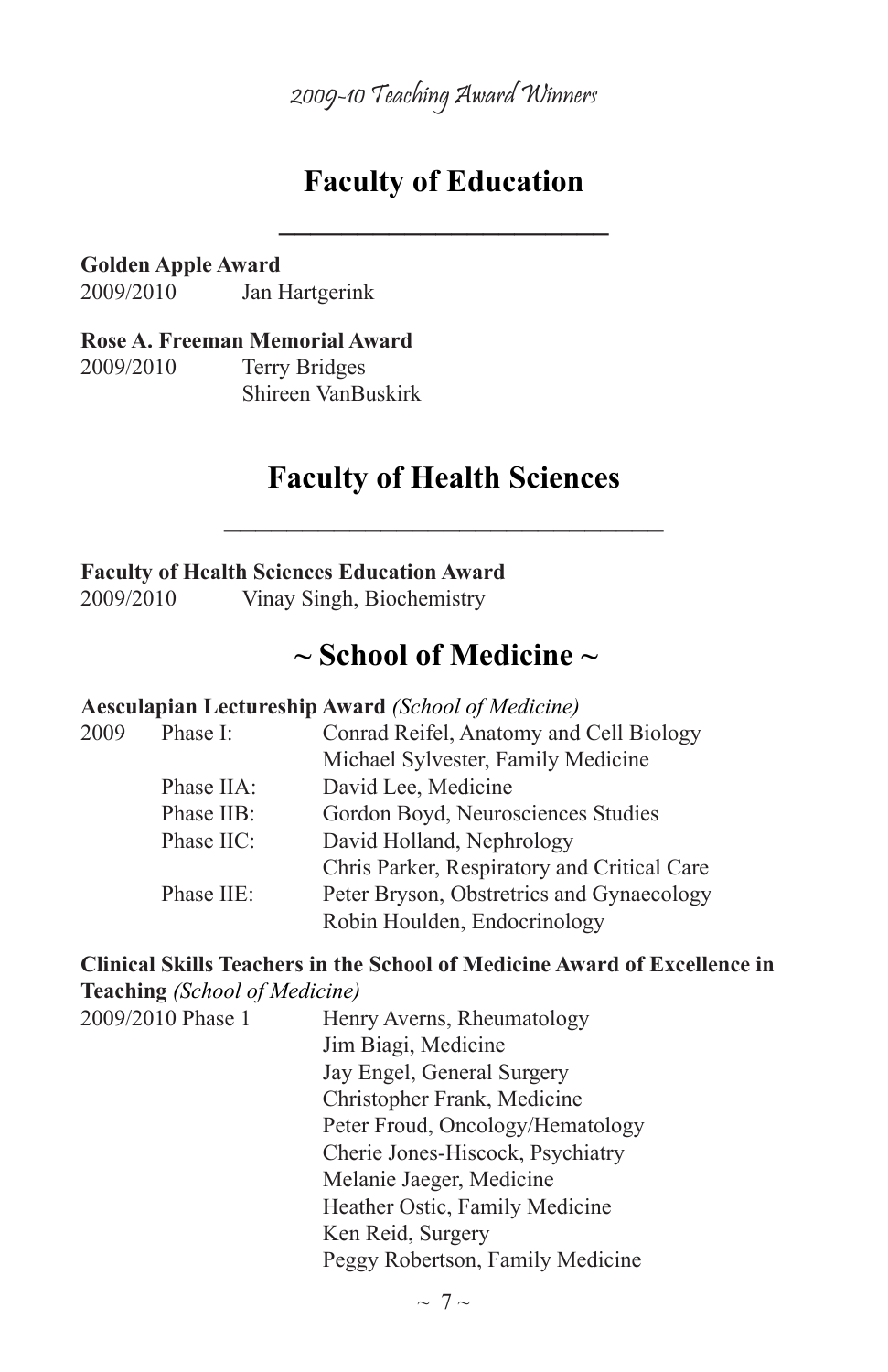| Phase 2A | Rene Allard, Anesthesiology                        |
|----------|----------------------------------------------------|
|          | Henry Averns, Rheumatology                         |
|          | A. Cheung, Medicine                                |
|          | Linda O'Connor, Family Medicine                    |
|          | Louise Rang, Emergency Medicine                    |
|          | Peggy Robertson, Family Medicine                   |
| Phase 2B | Paul Dungey, Emergency Medicine                    |
|          | Roy Ilan, Internal Medicine                        |
|          | Waitak Kong, Medicine                              |
|          | Diane Lu, Medicine                                 |
|          | Michael O'Connor, Emergency Medicine               |
|          | Arawn Therrien, Family Medicine                    |
| Phase 2C | Peter Ellis, Neurosurgery                          |
|          | B. Farnell, Surgery                                |
|          | Roy Ilan, Internal Medicine                        |
|          | Linda O'Connor, Family Medicine                    |
|          | Rupa Patel, Family Medicine                        |
|          | Sanjay Ramachandran, Family Medicine               |
|          | Gavin Shanks, Physical Medicine and Rehabilitation |
|          | Stephen Steele, Urology                            |

#### **E-Ward** *(School of Medicine)*

| 2010 |  | Derek Tsang, Medicine     |  |  |
|------|--|---------------------------|--|--|
|      |  | Dmitry Tsvetkov, Medicine |  |  |

- **H.F. Pross Educational Technology Award** *(School of Medicine)*
- 2010 Not awarded this year

### **PAIRO Excellence in Clinical Teaching Award** *(School of Medicine)*

2009/2010 Christopher Smith, Internal Medicine

#### **PAIRO Excellence in Undergraduate Teaching by a Resident** *(School of Medicine)*

2009/2010 Noel Amaladoss, Psychiatry

#### **Ron Wigle Mentorship Award** *(School of Medicine)*

2009-10 Raymond Viola

#### **W. Ford Connell Award for Excellence in Teaching** *(School of Medicine)* 2009/2010 Susan Moffatt, Medicine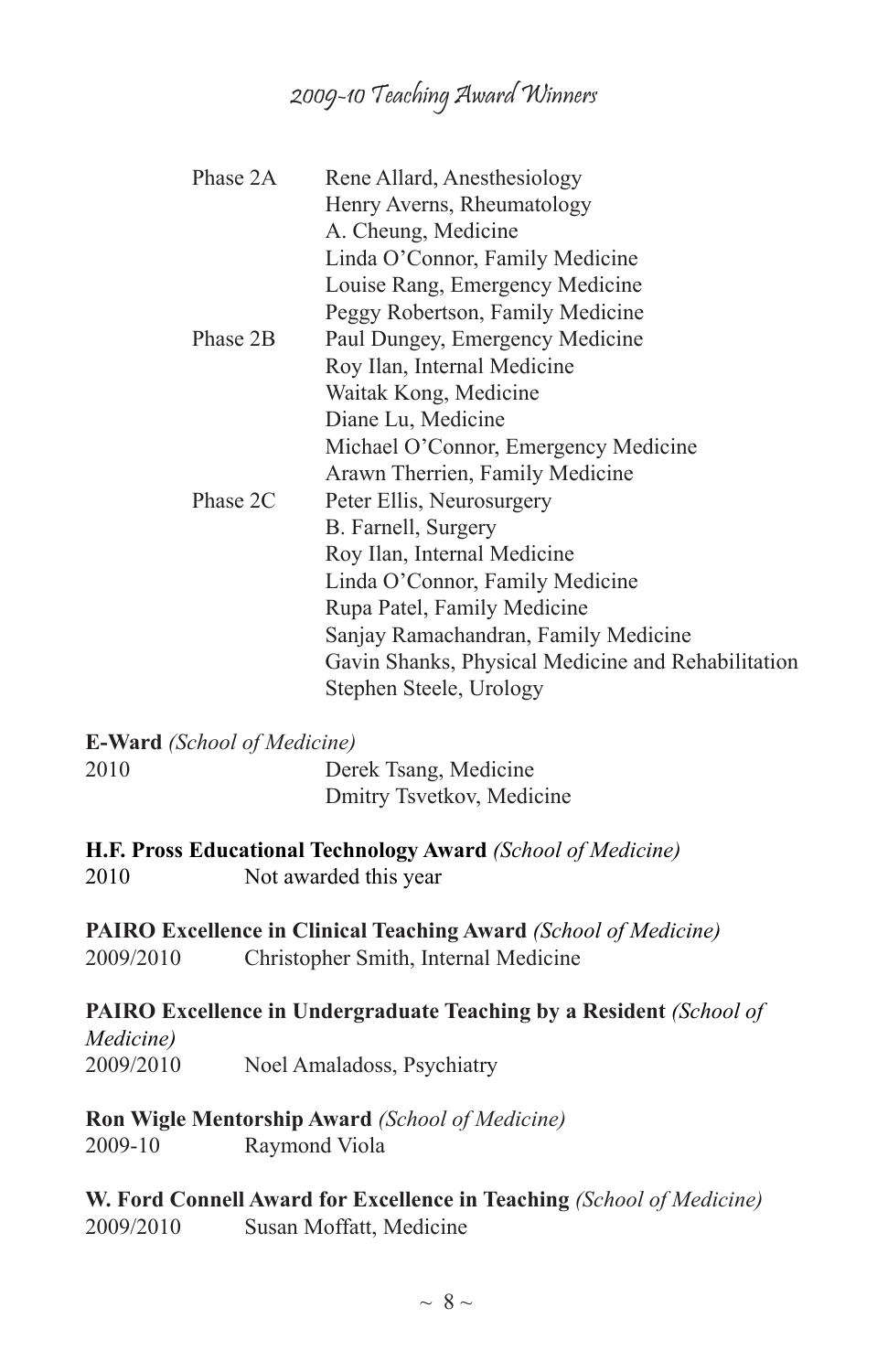**Phase IIA Musculoskeletal (MSK) Course Award** *(Department of Surgery)* 2009/2010 Not awarded this year

**Phase III Teaching Award** *(Department of Surgery)*

2009/2010 Paul Belliveau, General Surgery Sean Haslam, General Surgery Resident Peter Hugh MacDonald, General Surgery Conrad Watters, Surgery

### **Resident Prize for Excellence in Undergraduate Teaching** *(Department of*

| Surgery) |                                       |  |
|----------|---------------------------------------|--|
| 2010     | Sean Haslam, General Surgery Resident |  |

# **~ School of Nursing ~**

#### **Nursing '84 Award for Excellence in Clinical Teaching**

2009/2010 Jane Tyerman

#### **Reddick Award for Excellence in Nursing Education**

2009/2010 Yr. I Lewis Tomalty, Microbiology and Immunology

- Yr. II Marian Luctker-Flude, School of Nursing
- Yr. III Laurie Gedcke- Kerr, School of Nursing
- Yr. IV Melissa Raby, School of Nursing

## **~ School of Rehabilitation Therapy ~**

#### **Blue Star Award for Teaching Excellence**

2010 Megan Edgelow Elizabeth Sled